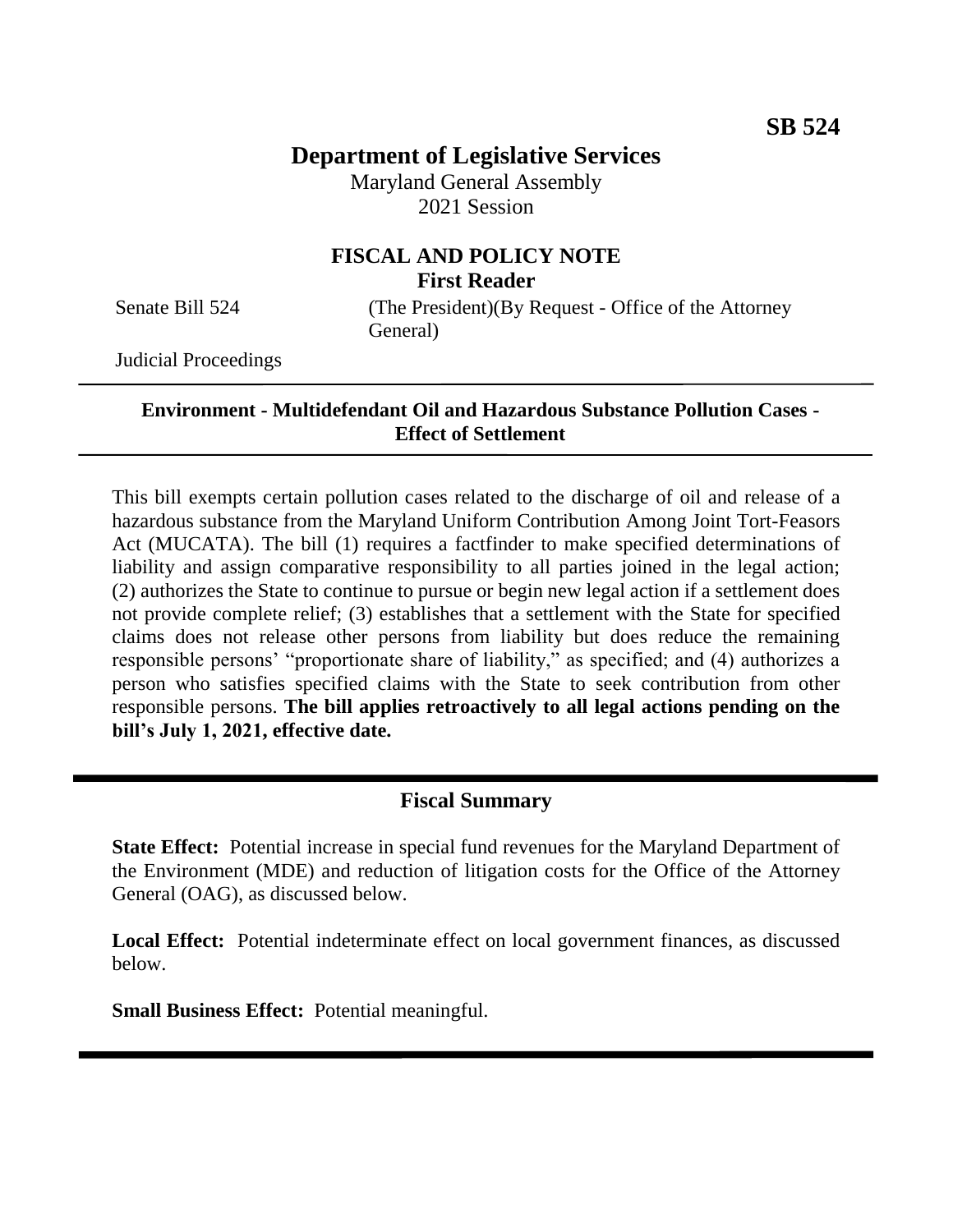# **Analysis**

**Bill Summary:** The factfinder in an applicable action must (1) make a determination of the total liability in the legal action and (2) assign comparative responsibility to all parties joined in the legal action. "Proportionate share of liability" means the percentage of comparative responsibility assigned by the factfinder to a settling party pursuant to this determination.

### *Discharge of Oil Cases*

For cases related to the discharge of oil, if the State obtained less than complete relief from a responsible person who has resolved the person's liability with the State in a settlement, with respect to any *other* person responsible for the discharge who has not resolved the person's liability, the State may continue to pursue an ongoing legal action or bring a new legal action against the person.

If a person responsible for the discharge resolves the person's liability to the State in a settlement, that person is not liable for claims for noncontractual contribution or indemnity regarding any matter or claim addressed in the settlement. A settlement that resolves the liability of a particular person responsible for the discharge does not release from liability other persons responsible for the discharge, except as specifically provided for in the settlement, but does reduce the potential liability of other persons responsible by the settling person's proportionate share of liability for all settled claims. A person responsible for the discharge who has resolved the person's liability to the State in a settlement or through satisfaction of a judgment may seek contribution from any other person responsible for the discharge who has not settled the other person's liability to the State in accordance with specified provisions.

#### *Release of Hazardous Materials Cases*

The bill applies similar provisions to an action brought by OAG to recover costs and interest from any responsible person who fails to reimburse MDE for expenditures MDE incurred to respond to a release or threatened release of a hazardous substance at a particular site.

The bill explicitly repeals application of MUCATA, including a right of contribution, in actions brought against a person who is responsible for the release or threatened release of a hazardous substance under Title 7, Subtitle 2 of the Environment Article.

In addition to the factfinder determinations mentioned above, the bill establishes that if a person responsible for the hazardous substance violation resolves the person's liability to the State in a settlement, that person is not liable for claims for noncontractual contribution

SB 524/ Page 2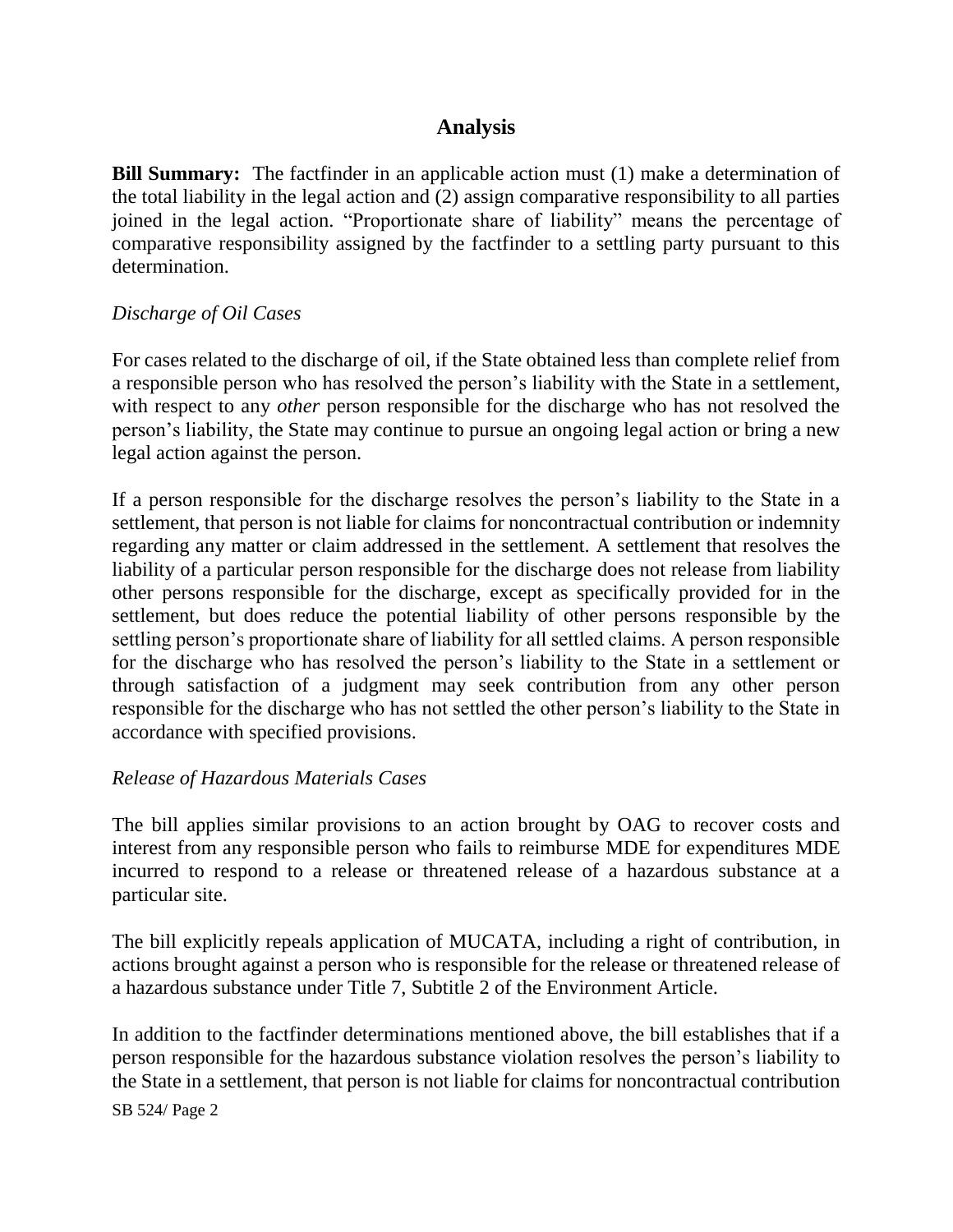or indemnity regarding any matter or claim addressed in the settlement. A settlement that resolves the liability of a particular person responsible for the release does not release from liability other responsible persons except as specifically provided for in the settlement but does reduce the potential liability of other persons responsible by the settling person's proportionate share of liability for all settled claims. A person responsible for the violation who has resolved the person's liability to the State in a settlement or through satisfaction of a judgment may seek contribution from any other person responsible for the discharge who has not settled the other person's liability to the State in accordance with specified provisions in the bill.

# **Current Law/Background:**

### *Maryland Uniform Contribution Among Joint Tort-Feasors Act*

MUCATA is contained in Title 3, Subtitle 14 of the Courts and Judicial Proceedings Article. "Joint tort-feasors" means two or more persons jointly or severally liable in tort for the same injury to person or property whether or not judgment has been recovered against all or some of them. Under the doctrine of joint and several liability, if two or more defendants are found liable for a single and indivisible harm to the plaintiff, each defendant is liable to the plaintiff for the entire harm. The plaintiff has the choice of collecting the entire judgment from one defendant or portions of the judgment from various defendants, so long as the plaintiff does not recover more than the amount of the judgment. If a defendant ends up paying for more than the defendant's share of the liability, the paying defendant may pursue action against the other tortfeasors/defendants for their proportionate share of the judgment paid by the paying defendant.

Under MUCATA, the right of contribution exists among joint tortfeasors. A joint tortfeasor is not entitled to a money judgment for contribution until the joint tortfeasor has by payment discharged the common liability or has paid more than a pro rata share of the common liability. A joint tortfeasor who enters into a settlement with the injured person is not entitled to recover contribution from another joint tortfeasor whose liability to the injured person is not extinguished by the settlement.

The recovery of a judgment by the injured person against one joint tortfeasor does not discharge the other joint tortfeasor. A release by the injured person of one joint tortfeasor, whether before or after judgment, does not discharge the other tortfeasors unless the release so provides, but it reduces the claim against the other tortfeasors in the amount of the consideration paid for the release or in any amount or proportion by which the release provides that the total claim must be reduced if greater than the consideration paid. A release by the injured person of one joint tortfeasor does not relieve the joint tortfeasor from liability to make contribution to another joint tortfeasor unless the release (1) is given before the right of the other tortfeasor to secure a money judgment for contribution has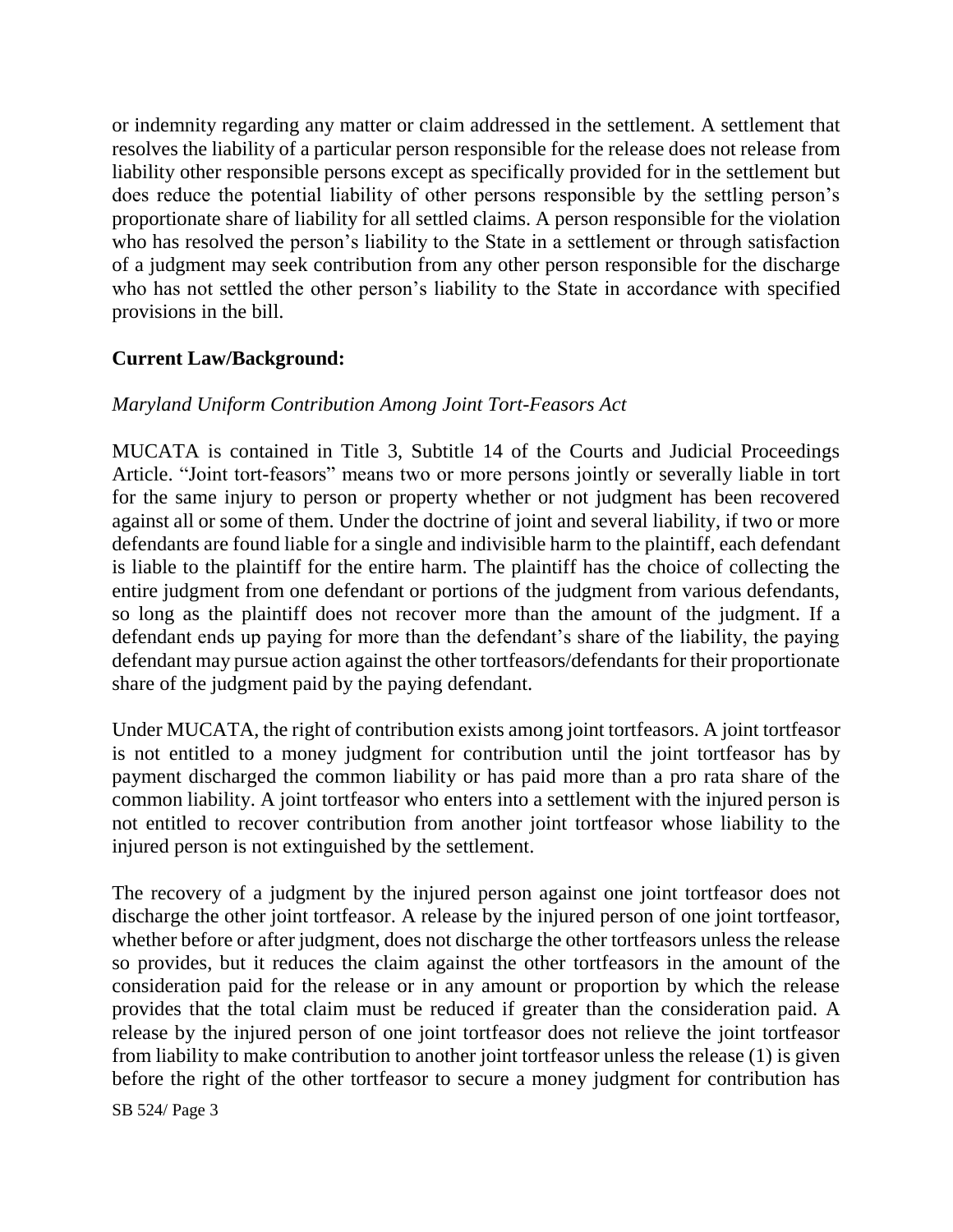accrued and (2) provides for a reduction, to the extent of the pro rata share of the released tortfeasor, of the injured person's damages recoverable against all other tortfeasors.

MUCATA does not impair any right of indemnity under existing law.

Section 7-221 of the Environment Article specifies that a person who is liable for release or threatened release of a hazardous substance is generally subject to MUCATA, including a right of contribution, as if that person had caused an injury in tort.

### *Maryland Department of the Environment – Releases of Oil and Hazardous Substances*

MDE has general authority to investigate and clean up releases of oil and hazardous substances.

*Oil Control Program and Related Activities*: The goal of MDE's Oil Control Program is to ensure the safe handling, transportation, and storage of petroleum products within Maryland and to ensure the remediation of releases when they occur. Inspectors investigate complaints of illegal dumping and the improper handling of oil as well as noncompliance with State and federal regulations. The Maryland Oil Disaster, Containment, Clean-Up and Contingency Fund was established in 1986 to provide funding to MDE's oil pollution prevention programs, such as permitting, enforcement, and oil spill response.

The Emergency Response Division (ERD) within MDE is the primary State unit that receives and tracks spill reports involving oil. ERD provides (1) 24-hour emergency response to spill incidents; (2) technical support to other programs within MDE; (3) site safety and technical support to the Environmental Crimes Unit during criminal search warrants; and (4) specific training to local fire, police, environmental health departments, and other interested parties upon request.

Under current law, known responsible parties (whether State agencies, private, or otherwise) are directly liable for damages to a person or real property from releases of oil, including from underground oil storage tanks. The responsible party must pay clean-up costs or reimburse the State for its costs to conduct these cleanups.

*Controlled Hazardous Substance Enforcement Division*: MDE's Controlled Hazardous Substance Enforcement Division oversees assessment and cleanup of hazardous waste sites by responsible persons. It also conducts assessment and cleanup of hazardous waste sites when no responsible person exists for a site or when the person is unable or unwilling to do the work. The Hazardous Substances Response Plan establishes the framework for conducting assessment and cleanup activities. The required work is broken into three phases: assessment; cleanup; and operation and monitoring.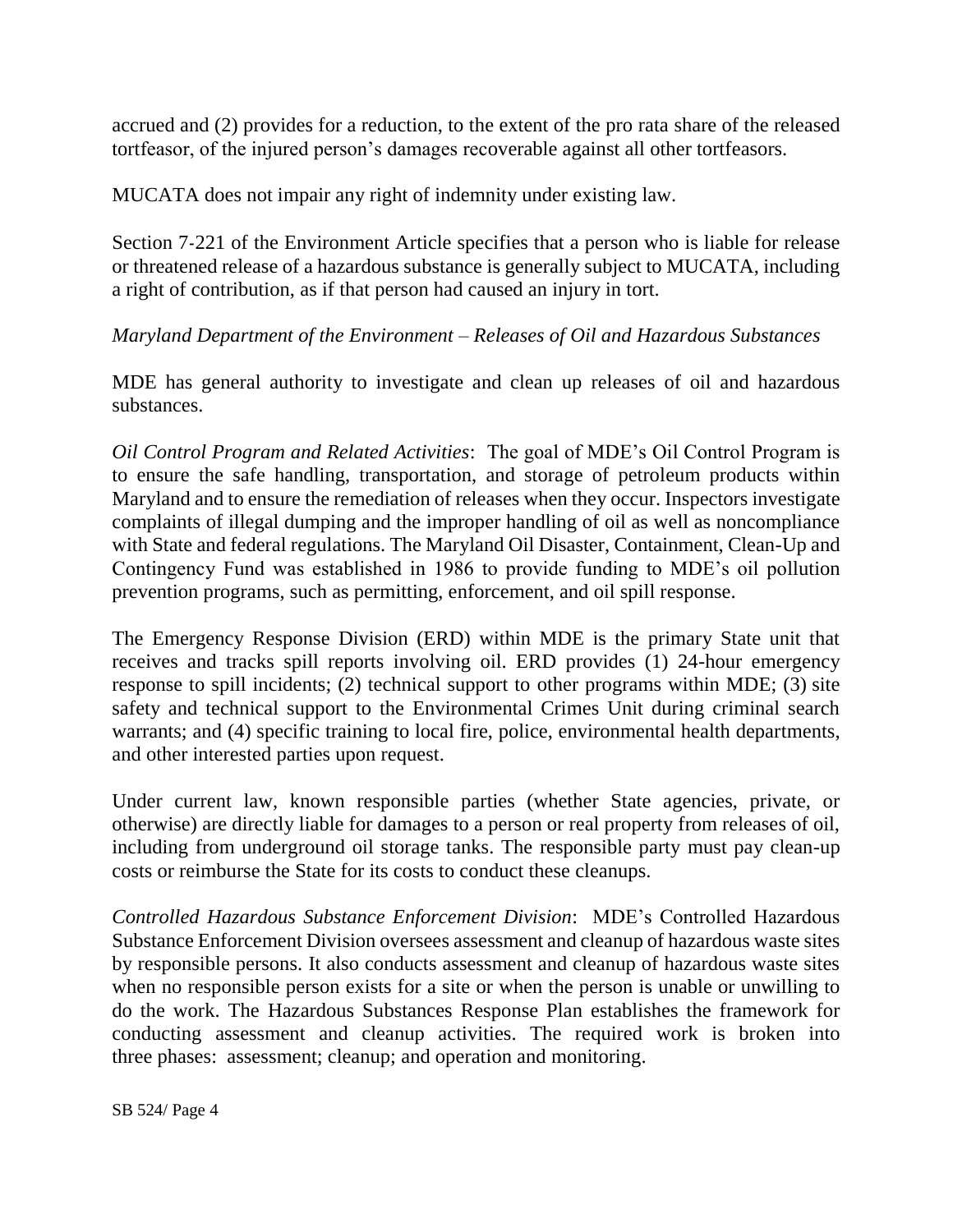The State Hazardous Substance Control Fund (SHSCF) was established to fund activities by MDE and by any State or local agency (with MDE approval) that are related to identifying, monitoring, and controlling the proper disposal, storage, transportation, or treatment of hazardous substances. All application and permit fees, renewal fees, transporting vehicle certification fees, and all other funds that are collected by MDE pursuant to Subtitle 2 of Title 7 of the Environment Article (which governs controlled hazardous substances) are paid into SHSCF.

Generally, the person responsible for a release (or a threatened release) must reimburse MDE for all expenditures made from SHSCF by MDE in response to the release or threatened release of a hazardous substance at a particular site.

**State Fiscal Effect: OAG did not respond to a request for additional information about the potential fiscal effect of the bill.** While the bill could result in additional settlements, including in cases pending as of the bill's effective date due to the retroactive clause, the actual fiscal/operational impact of this happening is unclear at this time. To the extent that additional settlements do occur, the bill may increase special fund revenues from settlements in applicable cases. MDE advises that to the extent the bill increases the likelihood that defendants in multi-defendant oil and controlled hazardous substance cases enter into settlements with the State, the bill affects MDE. However, MDE cannot estimate a precise impact. If the bill facilitates settlements with defendants, the bill may also reduce OAG litigation. This estimate assumes that any reduction in resources devoted to litigation of applicable cases is redirected to other OAG cases.

**Local Fiscal Effect:** Similarly, the bill has an indeterminate effect on local finances. If the bill facilitates settlements with certain defendants, a local government defendant may benefit from the ability to settle its liability and avoid the expense of trial. Conversely, the bill may increase local government expenditures to an indeterminate extent. If a local government is a defendant in an applicable lawsuit, depending on how the factfinder determines each defendant's relative share of responsibility, the share a local government may be ordered to pay could be more or less than it would have been responsible for paying absent the bill.

Prince George's County advises that its Department of Environment's Stormwater Management Division implements capital water quality restoration and drainage projects throughout the county. If instances of illicit hazardous materials disposal or spills are better managed or held accountable through responsible parties, it may reduce this risk on the county's behalf. The county advises that it cannot develop an estimate of these type of instances in order to provide a precise fiscal impact.

The City of Annapolis advises that the bill may reduce the city's responsibility as a joint tortfeasor based on a factfinder's determination of comparative liability and reduces